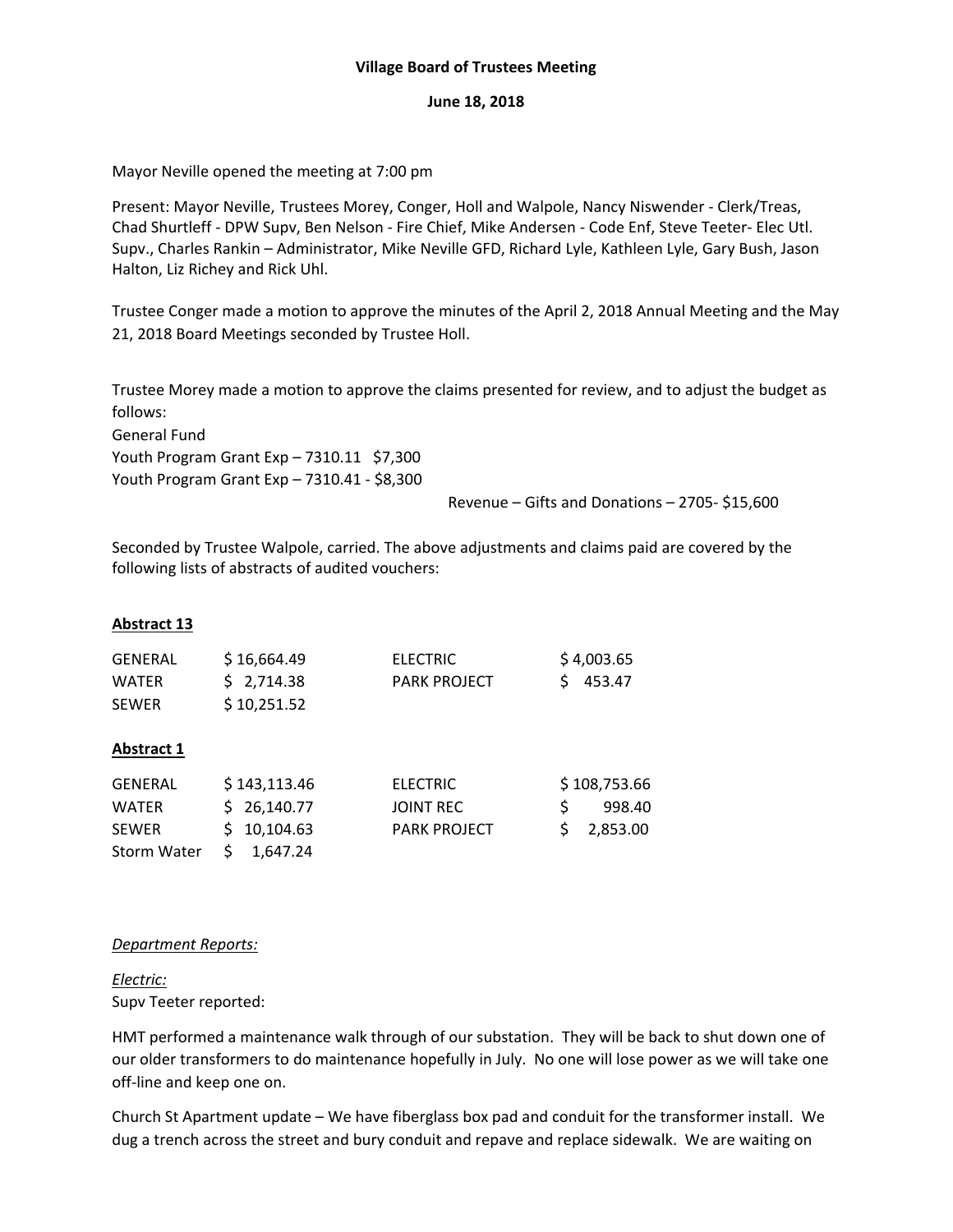Dave Dematteo to get conduit and wire installed into the box pad and then we can hook up the transformer for power.

Main ST ‐ LED lights are done going down Main Street. The bank parking lot has LED lights that the bank ordered to be done according to the requirements for lights around ATM's. There are two remaining in the parking lot behind the monument to be done.

Supv. Teeter and Tom Billups attended training in Endicott and will attend in August for Pole Top and Bucket Truck Rescue which are yearly requirements for OSHA.

### *DPW:*

Supv. Shurtleff reported:

From the middle of May to today we have been getting the pool ready. Plumbing repairs have been done, and we made it through the Health Department inspection today. We hope to open Wednesday if we can get staffing. Pool deck with tables chairs and umbrellas ‐ look nice.

Ditching on Clark Street is being done. This will help to direct to catch basins.

Mowing and brush removal being started, we hope to start with some new help this week. We have been keeping up with regular maintenance items, street sweeping and clean up. Paving to begin, hopefully to start on South Main Street and upper Elm Street.

Mayor Neville mentioned the house and grounds next to Elizabeth Richey looks much better. She mentioned it has been sold.

### *Fire/Ambulance:*

Fire Chief Ben Nelson reported:

500 calls, fire and ambulance storm on Wednesday night and with help from other depts were able to get cleaned up.

Training is continuing. We are getting ready for Jr. Fire Camp which is starting July 9<sup>th</sup>.

We have 4 applications for new members from the building kick off in April:

Pioneers ‐ Mike Lockwood‐ Fire, Sara Lockwood – EMS Hook and Ladder ‐ Matthew Rejman ‐ Fire, Emma Robison – EMS

Applications were recorded.

### *Code Enforcer:*

Code Enf. Officer Andersen reported:

49 letters sent for lawn care, four properties not much response from. Will get together with Supv. Shurtleff to discuss how to get them mowed.

We have issued 12 building permits; 11 window permits and 25 building safety inspections.

Old Chatham Sheepherding Creamery 1,200 ft addition is coming along good.

We have had a few complaints at Sr. Housing - plumber hooked up hot water to toilets.

We received an application from Speedway for signage, it is almost smaller than the current signs.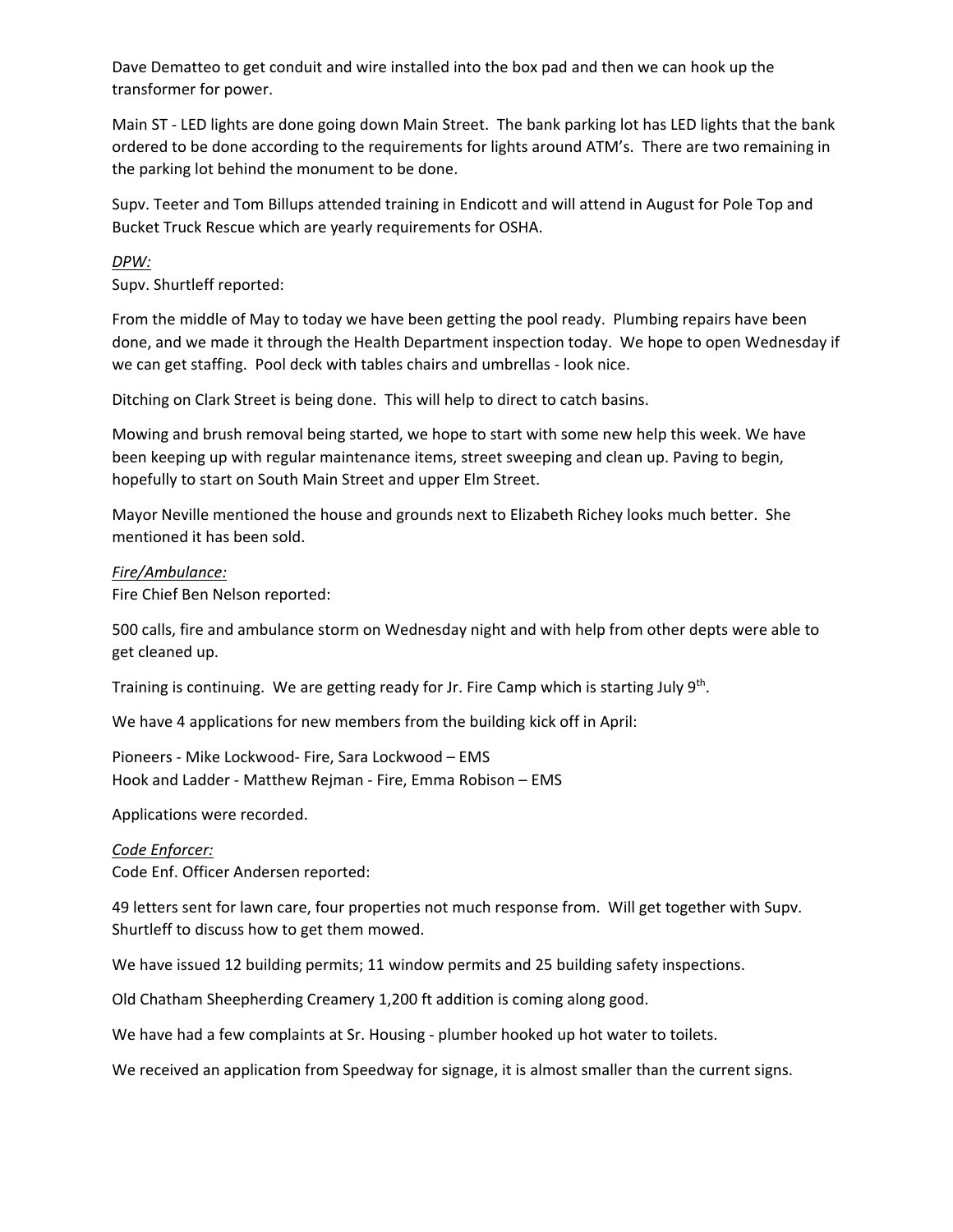### *Police Report*

Lt. Williams reported:

We have 810 calls this year, a little behind last year. We are struggling to fill all the shifts. We are working on getting the two new hires up to speed. They signed the oath book this week. We are also hoping to put the interview committee together to review one more applicant this week.

Down to one vehicle ‐ two are in shop and we hope to get them back tomorrow.

Fire Arms are just about finished and they will be certified for the year.

# *Joint Recreation and Youth Commission:*

Trustee Conger reported Jennifer Dean‐Foote and a classmate held an event at the school showcasing the summer programs. This was part of their course work for a class at TC3. The received a 98 on the project they presented.

We have received a nutrition grant for summer lunches from the Park Foundation and a new refrigerator was purchased.

The Joint Recreation Committee has come up with a new goal ‐ Trails in Groton. They want to redo the trails we have. There is a subcommittee, Jennifer Dean, Jenifer Jones & Scott Weeks.

Youth commission: Enrollment has begun averaging 25‐38 campers per week. A lot of parents took advantage of the early bird enrollment saving them 10%.

Counselors are placed based on enrollment. There will be some Junior counselors. Summer day camp will be held at the elementary school this year.

Youth Employment ‐ 4 positions at summer camp, 5 with the nutrition program and 3 more possible with workforce.

There will be a youth farmers market at summer camp this year, sponsored by the Food Bank of the Southern Tier which will allow youth to take home 6‐10 lbs. of fresh produce per week. There will also be food demonstrations on how to prepare this food.

Spring programs include Jr camp counselors and homework helpers program (which is all year long.)

Community garden on Peru Rd. ‐ received composting award and there will be a program set up for that.

Summer day camp scholarship program is helping four families for a total of \$2,000.

### *Parks:*

Trustee Walpole reported:

Supv. Shurtleff and Team are doing very well and have that under control. He will stop and introduce himself to the summer staff and leave contact for any concerns.

### *Wastewater Treatment Plant:*

Trustee Walpole reported:

Alvin Howell's report ‐ everything going smooth and have started with summer sampling. Pall Trinity cycling more trailers through.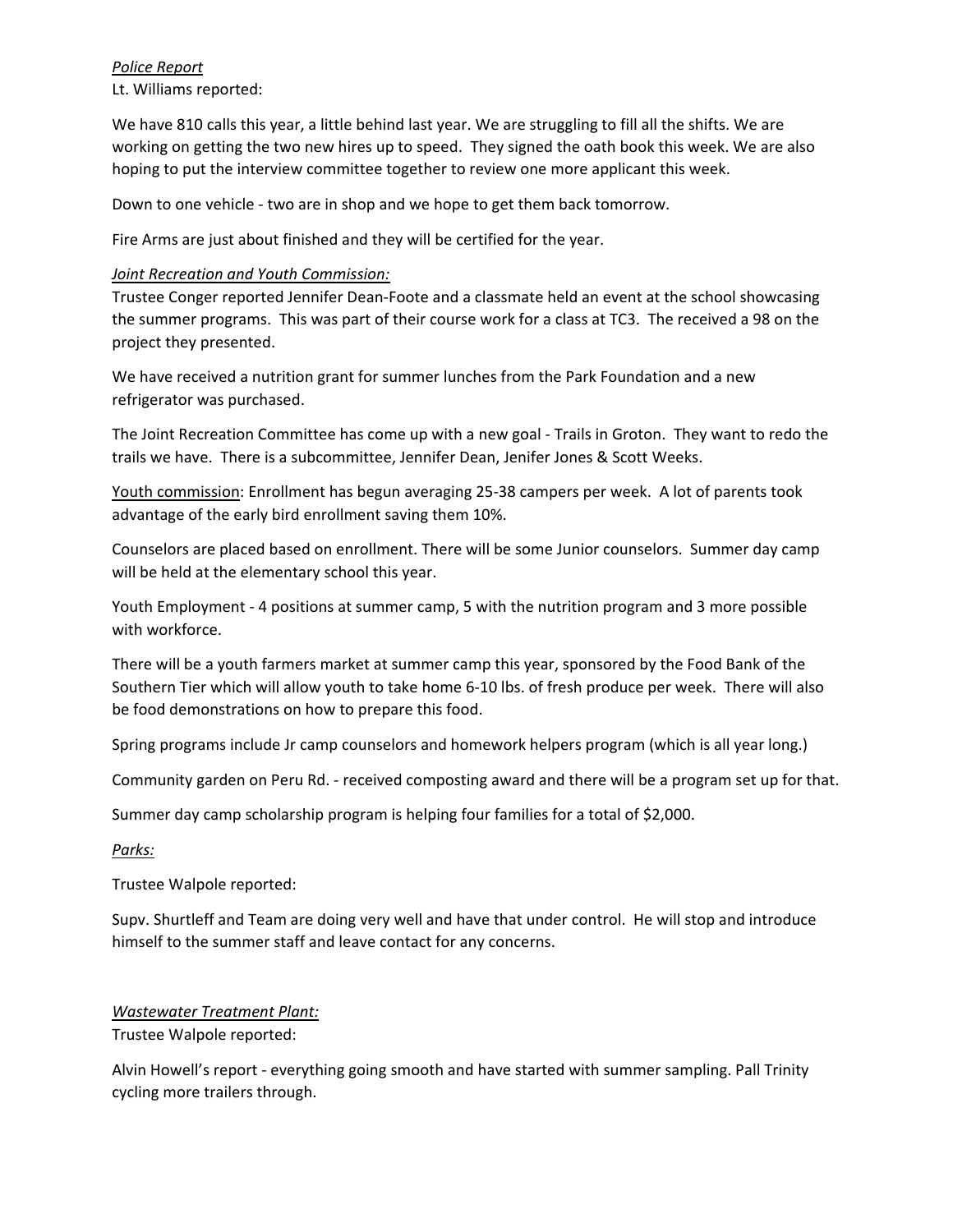### Presentation from Rick Uhl - Gary Bush presenting:

Rick Uhl has hired him to do a drainage study for his property on Elm Street. This will include rerouting some of the drainage and to build 3 retention ponds. He handed out copies of the report and maps. Would like to discuss whether the road will need to be paved or can he do oil and stone.

Rick Uhl spoke on the possibility of doing the oil and stone vs paved as the cost would be much less. Also, if lots are not sold, could he pave to the houses built and oil and stone the rest as it would be a private drive?

Mayor Neville inquired about the direction of the water drainage, Gary Bush explained how the water would be directed to the retention pond and to the creek.

Trustee Walpole ‐ would paving be considered over the oil/stone if houses sold? Trustee Holl voiced concern that there are not any other oil and stone roads within the village. Gary Bush mentioned that over time the final coat of pavement over oil/stone will make a stronger road.

Trustee Holl inquired how many lots remain. Rick Uhl said there are 6 – 7 more lots.

Rick Uhl ‐ If lots are not sold ‐ can that be stoned from where that ends?

Administrator Rankin ‐ sub base needs to be built to spec whether paved or oil stone on top. Gary Bush mentioned there was a diagram at the bottom of the Drainage Design.

Gary Bush discussed how the pavement will taper into Elm Street. Then he discussed some of the direction of water to the retention pond.

Trustee Walpole – Inquired are there any designated wet lands? Gary no designated wet lands. Retention pond will need to cleaned out ‐ Retention ponds should be empty unless storm.

Trustee Holl asked about the location of the next proposed house. Discussion followed about type of housing that was considered in the past. Rick Uhl mentioned if he was required to pave, he would not be able to afford to build.

Rick Uhl mentioned that Mr. Lyle brought concerns to him about the road being finished.

Mayor Neville mentioned that all previous subdivisions have met village code for paved roads.

Peter Grossman in our statue – possibly can wait to finish road once division is done but would need to have a bond or letter of credit.

Administrator Rankin ‐ We will need to talk with our attorney and have the village engineer look at the report ‐ Gary will forward the report.

# *Public Comments:*

Richard & Kathy Lyle ‐ 727 Elm Street ‐ Worked hard all of our lives and have retired in July 2017. In March 2017 purchased home and there was a very short list of items that Rick Uhl was to take care of – none of these items were done. He has paid out of his pocket for trees removed and rough grading in the yard. If He had known now what he knows now ‐ he would not have moved here. He would like him to keep his promises He has only plowed twice this winter. He has not done what he promised he would do.

Rick Uhl - Responded to text messages, bought a plow to do plowing. He was told that Mr. Lyle had an ATV and would handle plowing unless a major storm. He has been in contact with Mr. Lyles contractor to resolve issues. The contractor was busy last year. He offered to put stone in on the roadway but was told by Mr. Lyle it was not needed.